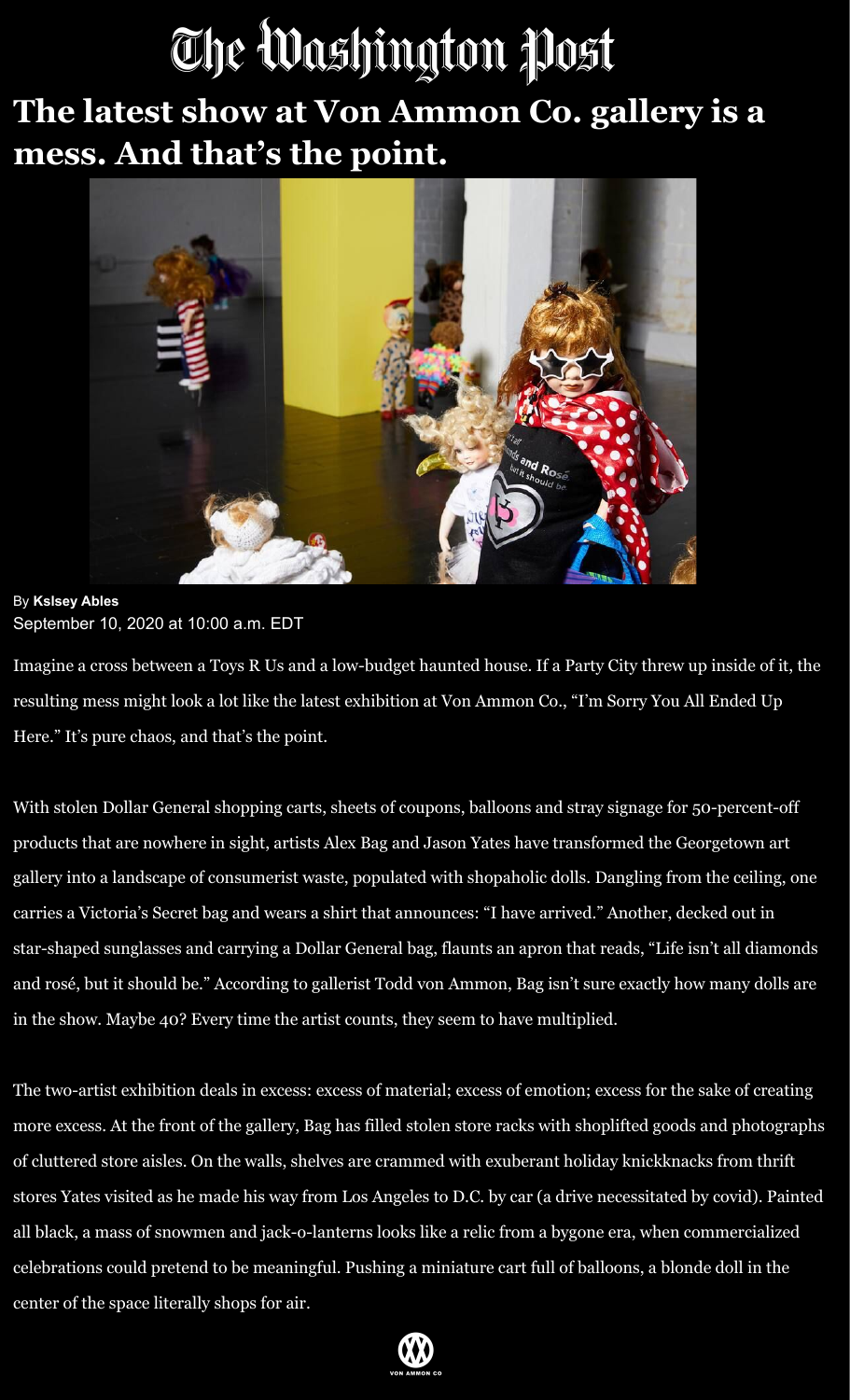

In a country where J. Crew is touting deep discounts on dress shirts that no one even needs any more and you can find Christmas decor on Labor Day — but where many still find it hard to get a rapid covid test, or make rent — aggressive advertising and holiday cheer ring especially hollow. Bag and Yates seem attuned to this, and their exercise in excess is one that — like an unkempt clearance aisle or an ostentatious political convention — quickly devolves into depletion.

Much of the exhibition came together in the weeks before it opened, and the increasingly hysterical mood of the moment features prominently in the work. A 40-minute [untitled video b](https://vimeo.com/454196926)y Bag flicks through a collage of Instagram ads. Many are pandemic-related, boasting the merits of a quarantine weight-loss program or "Clear Rear" — bidet toilet attachment to get a "sparkling clean bum." In a second, collaborative video by Bag and Yates, "[Untitled \(I'm Sorry You All Ended up Here\) 8/20,](https://vimeo.com/452960258)" a clown has a breakdown in a hotel room as the 2020 Republican National Convention plays in the background. Meanwhile, another clown, played by Yates, reads text from a 1968 manual on how to be a clown.

It sounds a lot like how to be an artist.

Bag, whose work has been shown at New York's Whitney Museum of American Art and Miami's Institute of Contemporary Art, has long skewered the bubbly cruelty of consumer culture and questioned what it means to be a working artist. In her 2009 video "[Untitled \(Project for the Whitney Museum\)](https://vimeo.com/402385183)," a perverted riff on children's television, Bag adopts the character of someone lamenting the meaninglessness of art to a stuffed toy dragon. ("You sad clown," the dragon replies.) In an even earlier work, "[Untitled Fall '95](https://vimeo.com/447888316)," Bag plays a jaded art student, reaching a breaking point in the final scene: "I'm just, like, really tired of all the ads on TV, and all the quick edits and the morphing," she says. "It's like, stop morphing. Stop selling my culture back to me, you know?" She continues: "Why is everyone in such a rush to make these neat little packages?"

Twenty-five years later, Bag's Instagram-inspired video puts the process of constructing those "neat little packages" on full display. Capturing Bag through Instagram's ad-targeting algorithm, the video functions like a hyper-contemporary self-portrait. Whether it's an ad for a men's razor or a wearable cat carrier, for every missed or outlandish swing by the algorithm, the content seems emptier — and the consumer it imagines even more absurd.

If Bag's untitled video reveals the messy efforts behind 21st-century marketing, the dolls could be seen as incarnations of the consumers these algorithms measure. Like an unthinking Instagram user, the dolls both shop and are sold as products themselves. They, like us, seem to be lured by the glamour of individual taste.